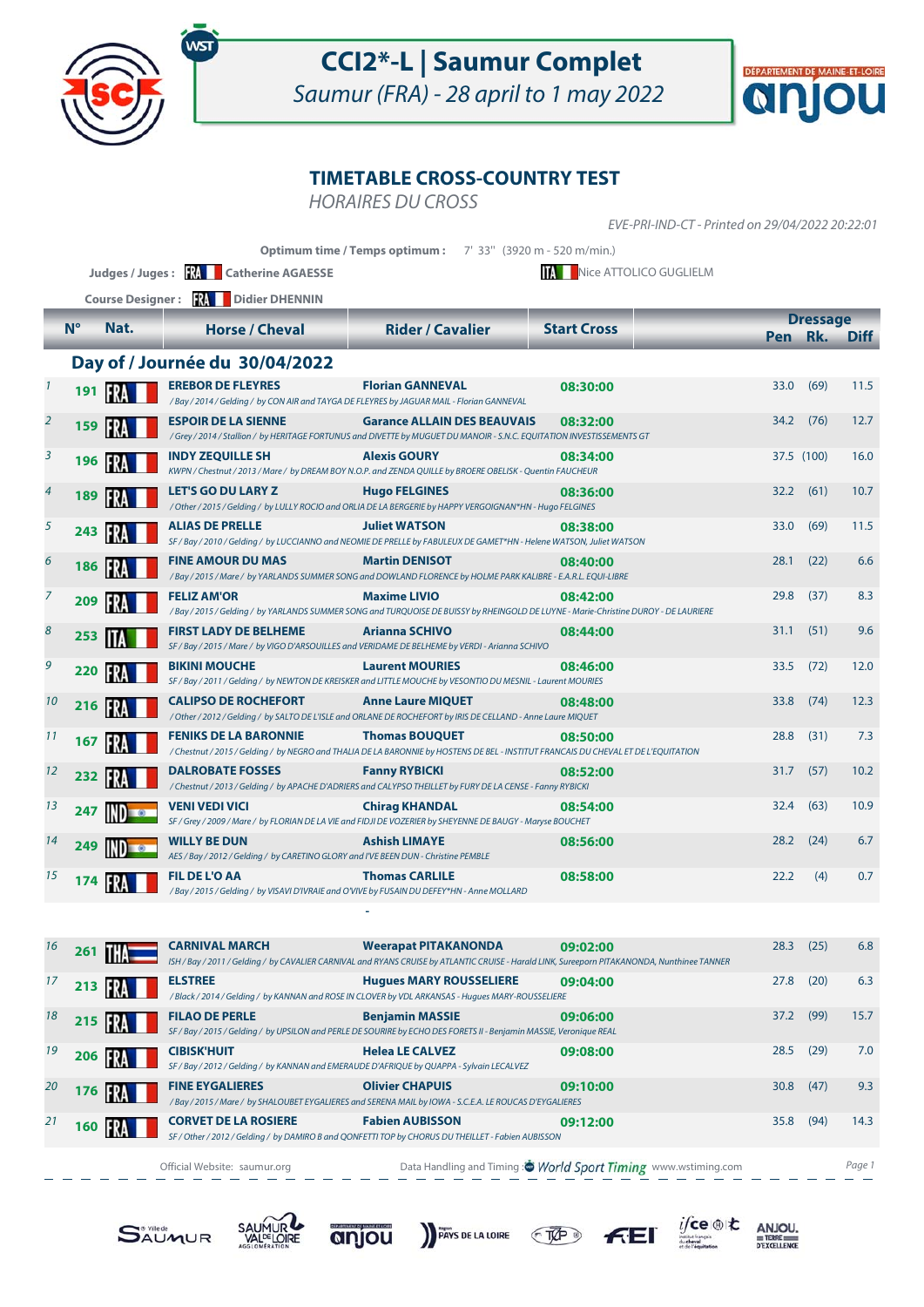

Saumur (FRA) - 28 april to 1 may 2022



### **TIMETABLE CROSS-COUNTRY TEST**

HORAIRES DU CROSS

EVE-PRI-IND-CT - Printed on 29/04/2022 20:22:01

|    |             |                         | Judges / Juges : $\mathbb{R}$<br><b>Catherine AGAESSE</b>                                                     | Optimum time / Temps optimum: 7' 33" (3920 m - 520 m/min.)                                                                                                      | Nice ATTOLICO GUGLIELM |         |                 |             |
|----|-------------|-------------------------|---------------------------------------------------------------------------------------------------------------|-----------------------------------------------------------------------------------------------------------------------------------------------------------------|------------------------|---------|-----------------|-------------|
|    |             | <b>Course Designer:</b> | <b>NAME Didier DHENNIN</b>                                                                                    |                                                                                                                                                                 |                        |         |                 |             |
|    | $N^{\circ}$ | Nat.                    | <b>Horse / Cheval</b>                                                                                         | <b>Rider / Cavalier</b>                                                                                                                                         | <b>Start Cross</b>     | Pen Rk. | <b>Dressage</b> | <b>Diff</b> |
| 22 | 218         | FR.                     | <b>DELIRIUM DE BORDENAVE</b>                                                                                  | <b>Agathe MONTAGNE</b><br>SF / Other / 2013 / Gelding / by GALOPIN DU BIOLAY and EUSKERA by SARDANA PIERRE - S.C.E.A. LE HARAS DES SENS                         | 09:14:00               | 29.3    | (34)            | 7.8         |
| 23 | 158         |                         | <b>KISS MY JAMBO M</b><br>CDE / Bay / 2016 / Gelding / by INDRET DEL MASSET and NARDIJAMBO - Marti SALA BAYES | <b>Daniel SALA ALONSO</b>                                                                                                                                       | 09:16:00               | 34.3    | (82)            | 12.8        |
| 24 | 239         |                         | <b>GERARDO</b><br>/Bay / 2011 / Gelding / by TYGO and CLEOPATRA by SABLE ROSE - Marlene VALETTE               | <b>Marlene VALETTE</b>                                                                                                                                          | 09:18:00               | 34.2    | (76)            | 12.7        |
| 25 | 252         |                         | <b>QUILANDOZ</b><br>ZANG / Bay / 2002 / Gelding / by QUINAR Z and CORI by CALANDO I - CHIAPPERO REBECCA       | <b>Giulia MONTANI</b>                                                                                                                                           | 09:20:00               | 34.5    | (87)            | 13.0        |
| 26 | 251         |                         | VIRIL PECCAU CH                                                                                               | <b>Giulia GUBELLINI</b><br>CH / Bay / 2009 / Gelding / by ISHAN and N'A-T-ELLE PECCAU by BIG CAVALLIERI XX - Luca GUBELLINI                                     | 09:22:00               | 23.2    | (7)             | 1.7         |
| 27 | 157         |                         | <b>MYVATN DE REMELLA</b><br>CDE / Bay / 2012 / Male / by REPERTOIRE 4 and DELTA QUEEN - Marti SALA BAYES      | <b>Alvaro SALA ALONSO</b>                                                                                                                                       | 09:24:00               |         | 43.8 (110)      | 22.3        |
| 28 | 187         |                         | <b>DE LOREAN D'AUSTRAL</b>                                                                                    | <b>Lilou DUCASTAING</b><br>/ Other / 2013 / Mare / by RINALDO ROUGE*ENE-HN and GRACE DE GRANDRY by BAYARD D'ELLE*ECOLIT - Lilou DUCASTAING                      | 09:26:00               | 24.2    | (10)            | 2.7         |
| 29 | 201         |                         | <b>FIDJI DE RIVERLAND</b>                                                                                     | <b>Ronan JOUAULT</b><br>/Bay/2015/Gelding/ by JADIS DE TOSCANE and FOLIE PIERREVILLE by QUITO DE BAUSSY - Cecile VILLETON, Christophe VILLETON, Oceane VILLETON | 09:28:00               | 34.2    | (76)            | 12.7        |
| 30 | 153         | <b>ESPEC</b>            | <b>KIEKEBOE W</b>                                                                                             | <b>Alvaro BLANCO- TRABA CENTE</b><br>AES / Chestnut / 2015 / Male / by QUINT and TEZWIGGY by GUIDAM - Ana Maria CABALLER REVENGA                                | 09:30:00               | 29.9    | (38)            | 8.4         |
|    |             |                         |                                                                                                               |                                                                                                                                                                 |                        |         |                 |             |
| 31 | 164         | FR.                     | <b>FLYER DU PEYNAC</b>                                                                                        | <b>Marie BERTRAND</b><br>/ Other / 2015 / Stallion / by GRAFENSTOLZ and IRCHNUM DE LA FONT by VEGANUM*HN - Marie BERTRAND                                       | 09:34:00               | 30.1    | (41)            | 8.6         |
| 32 | 169         | FR.                     | <b>CESAR DES HAUTS CRETS</b>                                                                                  | <b>Alizee BOURGUET</b><br>SF / Other / 2012 / Gelding / by KORO D'OR and NAIKA DE KERSER by OBERON DU MOULIN - Alizee BOURGUET                                  | 09:36:00               | 31.4    | (53)            | 9.9         |
| 33 | 221         |                         | <b>DAYFIFLY DU VAUGUEUX</b>                                                                                   | <b>Arthur MURAT</b><br>/ Chestnut / 2013 / Gelding / by LABRADOR DE BREKKA and HARMONIE DE ROCHE by VOLCAN DE FONTENEL - Frederic MURAT                         | 09:38:00               | 30.9    | (48)            | 9.4         |
| 34 | 254         |                         | <b>EZEKIEL DE BAGNEUX</b>                                                                                     | <b>Fanny HAMELIN BOYER</b><br>/Grey / 2014 / Mare / by UPSILON and LIMERICK DE BAGNEUX by VELOCE DE FAVI - Fanny HAMELIN BOYER                                  | 09:40:00               | 31.1    | (51)            | 9.6         |
| 35 | 205         |                         | <b>AMISTAR DEBOHEME</b>                                                                                       | <b>Ainhoa LASSERRE</b><br>SF / Bay / 2010 / Gelding / by BARBARIAN and FLASH DANCE II by VICOMTE MANCIAIS - Ainhoa LASSERRE                                     | 09:42:00               | 31.0    | (50)            | 9.5         |
| 36 | 197         | FR                      | <b>TITANGE DU LEVANT</b>                                                                                      | <b>Geoffroy GREAU</b><br>/ Ray / 2007 / Mare / by IOLISCO DE OUINHON*HN and LA PAOUINE by CADOUDAL - Geoffroy GREAU                                             | 09:44:00               | 32.5    | (64)            | 11.0        |

| 36 | 197 |               | <b>TITANGE DU LEVANT</b><br>/ Bay / 2007 / Mare / by IOLISCO DE QUINHON*HN and LA PAQUINE by CADOUDAL - Geoffroy GREAU  | <b>Geoffroy GREAU</b>                                                                                                        | 09:44:00 | 32.5 | (64) | 11.0 |
|----|-----|---------------|-------------------------------------------------------------------------------------------------------------------------|------------------------------------------------------------------------------------------------------------------------------|----------|------|------|------|
| 37 | 193 |               | <b>VADO VIA DE BONNIERES</b><br>/ Bay / 2009 / Mare / by ZANDOR Z and OCEANE DE TERLONG by ROYAL FEU - Simon GIROD      | <b>Simon GIROD</b>                                                                                                           | 09:46:00 | 30.2 | (42) | 8.7  |
| 38 | 162 |               | <b>DEALER OF LOVE</b>                                                                                                   | <b>Paul BARRET</b><br>/ Other / 2013 / Gelding / by QUATRO DE RIVERLAND and MISS ROUGE by OBERON DU MOULIN - Paul BARRET     | 09:48:00 | 27.6 | (19) | 6.1  |
| 39 | 166 | IFRA          | <b>FEARGHAS DE FRAJUS</b>                                                                                               | <b>Brieuc BEZARD</b><br>/Bay/2015/Gelding/by KALASKA DE SEMILLY and AUTHENTIC DE FRAJUS by JAGUAR MAIL - Catherine BEZARD    | 09:50:00 | 35.2 | (91) | 13.7 |
| 40 | 258 | $\frac{1}{2}$ | <b>FALCO DU HANS</b><br>/Black / 2012 / Stallion / by FLORISCOUNT and CLASSIC by DE NIRO - Andrea RITZMANN              | <b>Robin SUTER</b>                                                                                                           | 09:52:00 | 34.4 | (84) | 12.9 |
| 41 | 255 | 'NFD          | <b>PRINCESS CANNA</b><br>KWPN / Bay / 2011 / Mare / by BUSTIQUE and ASTRAEA by PADINUS - Jack BUIJNSTERS, Katja HARTMAN | <b>Puck BUIJNSTERS</b>                                                                                                       | 09:54:00 | 30.7 | (46) | 9.2  |
| 42 | 200 |               | <b>DEMIE LUNE DE BUISSY</b>                                                                                             | <b>Zoe IVARS</b><br>/Grey / 2013 / Mare / by OLALA DE BUISSY and MYRIADE DU BARBET by FUSAIN DU DEFEY*HN - S.A.R.L. ACTEQ ZI | 09:56:00 | 34.5 | (87) | 13.0 |

Official Website: saumur.org **Data Handling and Timing : World Sport Timing** www.wstiming.com Page 2

 $f(E)$ 

PAYS DE LA LOIRE TAP

 $i$ /ce  $\circledast$  to

 $\begin{array}{r}\nANJOU, \\
# \text{TERE} \\
 \hline\n\n \text{PEXCELLENCE}\n\end{array}$ 





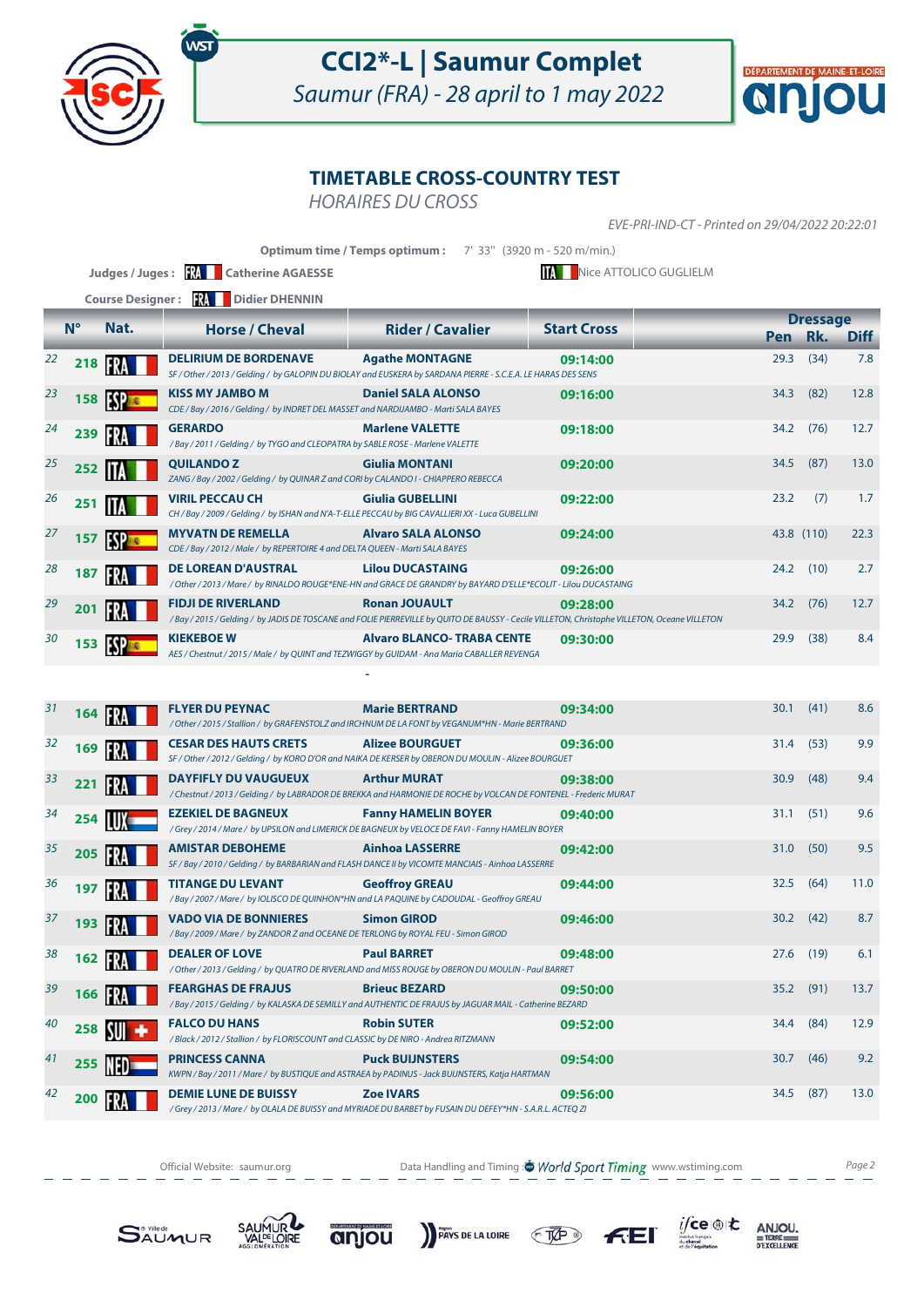

Saumur (FRA) - 28 april to 1 may 2022



### **TIMETABLE CROSS-COUNTRY TEST**

HORAIRES DU CROSS

EVE-PRI-IND-CT - Printed on 29/04/2022 20:22:01

|    |             |             | Judges / Juges: <b>XXII</b> Catherine AGAESSE                                                                             | Optimum time / Temps optimum: 7' 33" (3920 m - 520 m/min.)                                                                                                        | <b>MAN</b> Nice ATTOLICO GUGLIELM |            |                        |             |
|----|-------------|-------------|---------------------------------------------------------------------------------------------------------------------------|-------------------------------------------------------------------------------------------------------------------------------------------------------------------|-----------------------------------|------------|------------------------|-------------|
|    |             |             | <b>Course Designer: RA Didier DHENNIN</b>                                                                                 |                                                                                                                                                                   |                                   |            |                        |             |
|    | $N^{\circ}$ | Nat.        | <b>Horse / Cheval</b>                                                                                                     | <b>Rider / Cavalier</b>                                                                                                                                           | <b>Start Cross</b>                | <b>Pen</b> | <b>Dressage</b><br>Rk. | <b>Diff</b> |
| 43 | 227         | IFRA        | <b>KIRWAN</b><br>/Bay / 2015 / Gelding / by CONNECT and GAYETTE by NUMERO UNO - Patrick POULARD                           | <b>Patrick POULARD</b>                                                                                                                                            | 09:58:00                          | 28.4       | (26)                   | 6.9         |
|    | 198         |             | <b>ANGLO DU MAZES</b>                                                                                                     | <b>Margaux GUADAGNINO</b><br>AA / Chestnut / 2010 / Gelding / by QUERCUS DE MAURY and IMAGINE DU JARD by PITCHOUNET - Margaux GUADAGNINO                          | 10:00:00                          | 31.6       | (55)                   | 10.1        |
| 45 | 222         |             | <b>DIRTY OLD TOWN</b>                                                                                                     | <b>Astier NICOLAS</b><br>ISH / Grey / 2015 / Gelding / by CRUISING AMBASSADOR and PUISSANCE ROYALE by PUISSANCE - Benedicte NICOLAS DE MONVAL                     | 10:02:00                          |            | $28.4$ (26)            | 6.9         |
|    |             |             |                                                                                                                           |                                                                                                                                                                   |                                   |            |                        |             |
| 46 | 152         |             | <b>ELITE DE LA MOULINE</b>                                                                                                | <b>Jonathan CISTERNA LARIVIÈRE</b><br>SF / Other / 2014 / Gelding / by ELDORADO DE HUS and SAMBA DU LATTAY by JOERIS - E.A.R.L. ECURIE AJC                        | 10:06:00                          | 28.9       | (33)                   | 7.4         |
| 47 | 172         |             | <b>LE VIKING D'ENGANE Z</b><br>/Bay / 2009 / Gelding / by LUPICOR and UNEDEGUNE by KIGALI - Bruno BUISSON, Sandra BUISSON | <b>Amelie BUISSON</b>                                                                                                                                             | 10:08:00                          | 35.7       | (93)                   | 14.2        |
| 48 | 180         |             | <b>FLOWER DU GEVAUDAN</b>                                                                                                 | <b>Mathieu CHOMBART</b><br>/ Bay / 2015 / Mare / by CONTENDRO*GFE and ROLLPOM DU GEVAUDAN by DUM'POM - Maxime AUPIED                                              | 10:10:00                          | 36.4       | (96)                   | 14.9        |
| 49 | 260         |             | <b>CLAIR DE LUNE BLANC RW</b>                                                                                             | <b>Preecha KHUNJAN</b><br>TRAK / Grey / 2013 / Mare / by HIRTENTANZ 2 and COLOURED MOONLIGHT by CAMARO 54 - Royal Stable Unit                                     | 10:12:00                          | 32.6       | (67)                   | 11.1        |
| 50 | 182         | FR          | <b>BEAU DE GRAIN</b><br>/Bay / 2011 / Gelding / by DAMIRO B and QOCO AMA by YOKOHAMA - Josephine COULEE                   | <b>Josephine COULEE</b>                                                                                                                                           | 10:14:00                          | 33.9       | (75)                   | 12.4        |
| 51 | 259         |             | <b>NIMBLE VAN HET EKSTERHOF</b><br>BWP / Grey / 2013 / Mare / by QUICKFEUER and BALOU by ROTSPON - Royal Stable Unit      | <b>Supap KHAW - NGAM</b>                                                                                                                                          | 10:16:00                          | 28.1       | (22)                   | 6.6         |
| 52 | 171         | FR          | <b>CARTOUCHE DE NAMYERE</b>                                                                                               | <b>Marine BOUVET</b><br>SF / Bay / 2012 / Gelding / by DIAMANT DE SEMILLY and URSULAM DES ETISSES by CARNUTE - Marine BOUVET                                      | 10:18:00                          |            | 43.0 (109)             | 21.5        |
| 53 | 195         | FR.         | <b>FISTON DES LOGES AA</b>                                                                                                | <b>Alexis GOURY</b><br>/ Chestnut / 2015 / Gelding / by UPSILON and NAIADE DE LA BELLONE by RYON D'ANZEX - Jean Pierre BENDINELLI, Eliane BENDINELLI              | 10:20:00                          | 27.8       | (20)                   | 6.3         |
| 54 | 154         | <b>ESPE</b> | <b>VIVALDY D'AUROIS</b>                                                                                                   | <b>Iria COBOS CAO</b><br>SF / Bay / 2009 / Stallion / by GLAMOUR MARGOT and ELNA DE PERRAZ by POLACK II - Virginia CAO MORAL                                      | 10:22:00                          | 31.5       | (54)                   | 10.0        |
| 55 | 235         |             | <b>FRUIT DE CORDELLES</b>                                                                                                 | <b>Christopher SIX</b><br>/ Chestnut / 2015 / Stallion / by UN DOLLAR DE BLONDEL and ROSE DE CORDELLES by JAGUAR MAIL - EARL DE CORDELLES, Lionel GUYON           | 10:24:00                          | 35.1       | (90)                   | 13.6        |
| 56 | 231         |             | <b>FEELING TONICK</b>                                                                                                     | <b>Simon ROBICHON</b><br>SF / Bay / 2015 / Mare / by JAGUAR MAIL and HAWAI DES PESQUIES by GAVERLYS DU CERCLE - Sylviane CASPER, Tiphaine CHARRIER, Rodolphe PUIG | 10:26:00                          | 25.0       | (13)                   | 3.5         |
| 57 | 212         | <b>FRA</b>  | <b>CELESTE DU BAILLY</b>                                                                                                  | <b>Lucie MARCEL</b><br>/ Bay / 2012 / Mare / by QUI SERA DE L'ARC and VALE FLEURI by VATOUT - Lucie MARCEL, Claudine PALMADE                                      | 10:28:00                          | 31.7       | (57)                   | 10.2        |
| 58 | 183         |             | <b>CRACK D'AURICALE</b><br>/Bay / 2012 / Gelding / by CONTROE and JACOLINE by GRAND TRESOR - Clement DAVID                | <b>Clement DAVID</b>                                                                                                                                              | 10:30:00                          | 34.4       | (84)                   | 12.9        |
| 59 | 233         |             | <b>FLASH'S DREAM</b><br>/Grey / 2015 / Gelding / by REVE DU PARADIS and ARIA by SKIPPY II - Carole SANS, Eddy SANS        | <b>Eddy SANS</b>                                                                                                                                                  | 10:32:00                          | 28.8       | (31)                   | 7.3         |
| 60 | 156         | <b>ISPE</b> | <b>BOHEMIA</b><br>/Grey / 2010 / Mare / - Abdul MARTINEZ CASTRO                                                           | <b>Amaia MARTINEZ AVALOS</b>                                                                                                                                      | 10:34:00                          |            | 41.9 (107)             | 20.4        |
|    |             |             |                                                                                                                           |                                                                                                                                                                   |                                   |            |                        |             |

| 61 | $151$ $\frac{1}{2}$                                              | <b>SURTLE BOWL</b><br>/Bay/2013/Gelding/by TURTLE BOWL and SUPER LINA - Konstantin GEORGIEV | <b>Konstantin GEORGIEV</b>                                                                                              | 10:38:00 | 38.6 (105) |      | 17.1 |
|----|------------------------------------------------------------------|---------------------------------------------------------------------------------------------|-------------------------------------------------------------------------------------------------------------------------|----------|------------|------|------|
|    | $^{62}$ 234 $\begin{array}{ c c c }\n\hline\n1 & 1\n\end{array}$ | <b>FLORA DES AUBIERS</b>                                                                    | <b>Julie SIMONET</b>                                                                                                    | 10:40:00 | 28.4       | (26) | 6.9  |
|    |                                                                  |                                                                                             | / Bay / 2015 / Mare / by UPSILON and NIDAME DU REVERDY by QUIDAM DE REVEL - Julie SIMONET, Karine LARRAZET, Luc SIMONET |          |            |      |      |

Official Website: saumur.org **Data Handling and Timing : World Sport Timing** www.wstiming.com Page 3

 $f<sub>TE</sub>$ 

 $i$ fce  $\circledast$ t $\star$ 

 $\begin{array}{r}\nANJOU, \\
# \text{TERE} \\
 \hline\n\n \text{PEXCELLENCE}\n\end{array}$ 







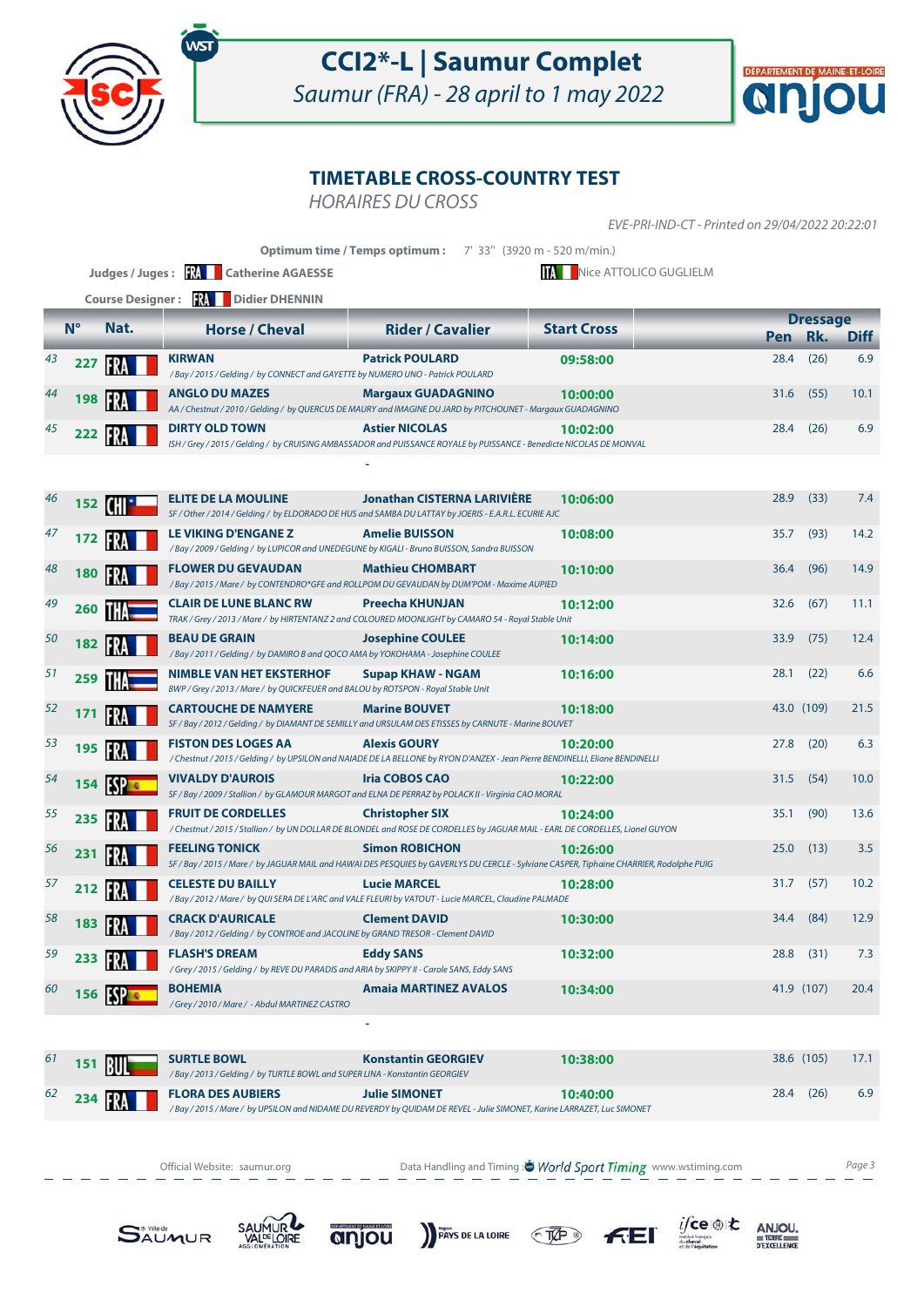

Saumur (FRA) - 28 april to 1 may 2022



#### **TIMETABLE CROSS-COUNTRY TEST**

HORAIRES DU CROSS

EVE-PRI-IND-CT - Printed on 29/04/2022 20:22:01

|    |             |                         |                                                                                                                                             | <b>Optimum time / Temps optimum :</b> | 7' 33" (3920 m - 520 m/min.) |            |                        |             |
|----|-------------|-------------------------|---------------------------------------------------------------------------------------------------------------------------------------------|---------------------------------------|------------------------------|------------|------------------------|-------------|
|    |             |                         | Judges / Juges: <b>We Catherine AGAESSE</b>                                                                                                 |                                       | Nice ATTOLICO GUGLIELM       |            |                        |             |
|    |             | <b>Course Designer:</b> | <b>17. Didier DHENNIN</b>                                                                                                                   |                                       |                              |            |                        |             |
|    | $N^{\circ}$ | Nat.                    | <b>Horse / Cheval</b>                                                                                                                       | <b>Rider / Cavalier</b>               | <b>Start Cross</b>           | <b>Pen</b> | <b>Dressage</b><br>Rk. | <b>Diff</b> |
| 63 | 244         |                         | MISS ISSYMUS<br>/ Other / 2010 / Mare / - Jane STOREY                                                                                       | <b>Jane STOREY</b>                    | 10:42:00                     | 37.5 (100) |                        | 16.0        |
| 64 | 228         | FR                      | <b>CASANOVA D'EMS</b><br>SF / Other / 2012 / Gelding / by ELAN DE LA COUR and HAUTE COUR by TANGO DE BREJOUX - Emmanuel QUITTET             | <b>Valentin QUITTET ESLAN</b>         | 10:44:00                     | 23.2       | (7)                    | 1.7         |
| 65 | 188         | FRA                     | <b>TULLAHER SUNRISE</b><br>ISH / Bay / 2008 / Gelding / by SHANNONDALE SARCO ST GHYVAN and ASHLEA PRIMROSE by FLAGMOUNT KING_- Celine SEMPE | <b>Lilou DUCASTAING</b>               | 10:46:00                     | 30.0       | (39)                   | 8.5         |
| 66 | 229         | IFRA                    | <b>VERTIGE DU TERGUER</b><br>SF / Chestnut / 2009 / Mare / by SIR DONNERHALL and DONNA AMORE by DON GREGORY - Thomas RAMBEAULT              | <b>Thomas RAMBEAULT</b>               | 10:48:00                     | 37.8 (103) |                        | 16.3        |
| 67 | 240         | IFR.                    | <b>EDELWEIS POMPADOUR AA</b><br>/Bay / 2015 / Gelding / by UPSILON and ETERNELLE by QLONDIKE*HN - Thierry LEROY                             | <b>Thibaut VALLETTE LT COL</b>        | 10:50:00                     | 26.6       | (15)                   | 5.1         |
| 68 | 248         |                         | <b>DINARD PEGUIGNON</b><br>SF / Other / 2013 / Stallion / by LUX Z and VERSION D'ISCLA by DIAMANT DE SEMILLY - Ashish LIMAYE                | <b>Ashish LIMAYE</b>                  | 10:52:00                     | 27.5       | (18)                   | 6.0         |
| 69 | 225         |                         | <b>EOLE DE PATOUQUET AA</b><br>/ Chestnut / 2014 / Gelding / by DAMIRO B and ORANE DE LANCEL'OR by KIM DU MAURY - Lucie PARESYS             | <b>Xavier PION</b>                    | 10:54:00                     | 36.9       | (98)                   | 15.4        |
| 70 | 192         | FR.                     | <b>MAYBE TONIGHT DU CASTAY</b><br>BWP / Chestnut / 2012 / Mare / by PRESIDENT and NURLYN by HOLLYWOOD - Solenn FLEUROUX                     | <b>Marlene GARCIA</b>                 | 10:56:00                     | 37.7 (102) |                        | 16.2        |
| 71 | 217         | FR                      | <b>CASH</b><br>HOLST/Bay/2009/Gelding/by CASCARI and TAISIERIN by CANTURO*BOIS MARGOT - Jean Jacques MONTAGNE                               | <b>Agathe MONTAGNE</b>                | 10:58:00                     | 21.8       | (2)                    | 0.3         |
| 72 | 207         | IFR                     | <b>FIDEJY</b><br>/ Other / 2015 / Gelding / by UPSILON and OBSCURE by ROBIN DES CHAMPS - SYNDICAT FIDEJY, Alexis LEMAIRE                    | <b>Alexis LEMAIRE</b>                 | 11:00:00                     | 37.8 (103) |                        | 16.3        |
| 73 | 236         | IFRA                    | <b>UPSAS TIENTE</b><br>SF / Chestnut / 2008 / Gelding / by FLIPPER D'ELLE*HN* and GIRALDIA by QUELMEK - Nathalie SOULET, Patrice SOULET     | <b>Dorian SOULET</b>                  | 11:02:00                     | 30.6       | (45)                   | 9.1         |
| 74 | 199         | FR                      | <b>DON'T EXPLAIN</b><br>/ Other / 2013 / Stallion / by UN PRINCE DE SISSE*ENE-HN and LITTLE RICHARD by RICHARD - Tiphaine HURET             | <b>Timothee HURET</b>                 | 11:04:00                     | 29.6       | (35)                   | 8.1         |
| 75 | 165         |                         | <b>VALICA DE NAZCA</b><br>/ Chestnut / 2009 / Mare / by TIGRIS and FEDORA DE PETRA by VEGANUM*HN - Catherine BEZARD                         | <b>Awen BEZARD</b>                    | 11:06:00                     | 36.1       | (95)                   | 14.6        |

| 76 | 208 |    | <b>DIAMOND PROMISED</b>                                                                      | <b>Cassandre LESCAUWIER</b><br>/ Other / 2013 / Mare / by JAGUAR MAIL and FIDJI DE VOZERIER by SHEYENNE DE BAUGY - Maryse BOUCHET         | 11:10:00 | 30.3 | (44) | 8.8  |
|----|-----|----|----------------------------------------------------------------------------------------------|-------------------------------------------------------------------------------------------------------------------------------------------|----------|------|------|------|
| 77 | 155 |    | <b>IPLOT T</b><br>KWPN / Bay / 2013 / Male / by PLOT BLUE and QUIRADO - Hodei LOZANO ARKAUTE | <b>Hodei LOZANO ARKAUTE</b>                                                                                                               | 11:12:00 | 27.4 | (17) | 5.9  |
| 78 | 237 |    | <b>MERALDIK DE FAY Z</b>                                                                     | <b>Sophie SOUVESTRE</b><br>/Bay / 2014 / Stallion / by MASTER VAN DE HELLE and HALKA B by HERALDIK - Pierre SOUVESTRE, Sophie SOUVESTRE   | 11:14:00 | 31.6 | (55) | 10.1 |
| 79 | 184 |    | <b>ECLIPSE DE LA GARE</b>                                                                    | <b>Lylou DELAHAYE</b><br>SF / Other / 2014 / Mare / by ELDORADO DE HUS and GALIANE DE LABUTTE by PENDJAD DU RIOU - Lylou DELAHAYE         | 11:16:00 | 31.7 | (57) | 10.2 |
| 80 | 185 |    | <b>EPSILON D'EMS AA</b>                                                                      | <b>Martin DENISOT</b><br>/ Bay / 2014 / Gelding / by FUSAIN DU DEFEY*HN and IDOLE D'EMS by FAYRILAND II - Estelle DENISOT, Martin DENISOT | 11:18:00 | 32.5 | (64) | 11.0 |
| 81 | 257 | ИШ | <b>CASSOVIA DESPAGNE</b>                                                                     | <b>Markus GAUTSCHI</b><br>SF / Bay / 2012 / Gelding / by QUINTUS V/D DWERSE HAGE and IGUASU by AUBRILLO - Markus GAUTSCHI                 | 11:20:00 | 34.3 | (82) | 12.8 |
| 82 | 223 |    | <b>LUGANOZ</b>                                                                               | <b>Maxime PASCAL</b><br>/Bay / 2015 / Gelding / by CAREMBAR DE MUZE and PATCHOULIE by POLYDOR - Nevine CHATILA, Maxime PASCAL             | 11:22:00 | 21.5 | (1)  | 0.0  |
| 83 | 241 |    | <b>DUNE DU SAULE</b>                                                                         | <b>Koris VIEULES</b><br>/ Chestnut / 2013 / Mare / by AZZURO CLASSICO 2 and LOUNA DU SAULE by URI DU LONGBOST - Koris VIEULES             | 11:24:00 | 35.6 | (92) | 14.1 |

Official Website: saumur.org **Data Handling and Timing : World Sport Timing** www.wstiming.com Page 4

 $f(E)$ 

PAYS DE LA LOIRE TVP

 $i$ /ce  $\circledast$  to

 $\begin{array}{r}\nANJOU, \\
# \text{TERE} \\
 \hline\n\n \text{PEXCELLENCE}\n\end{array}$ 







 **-**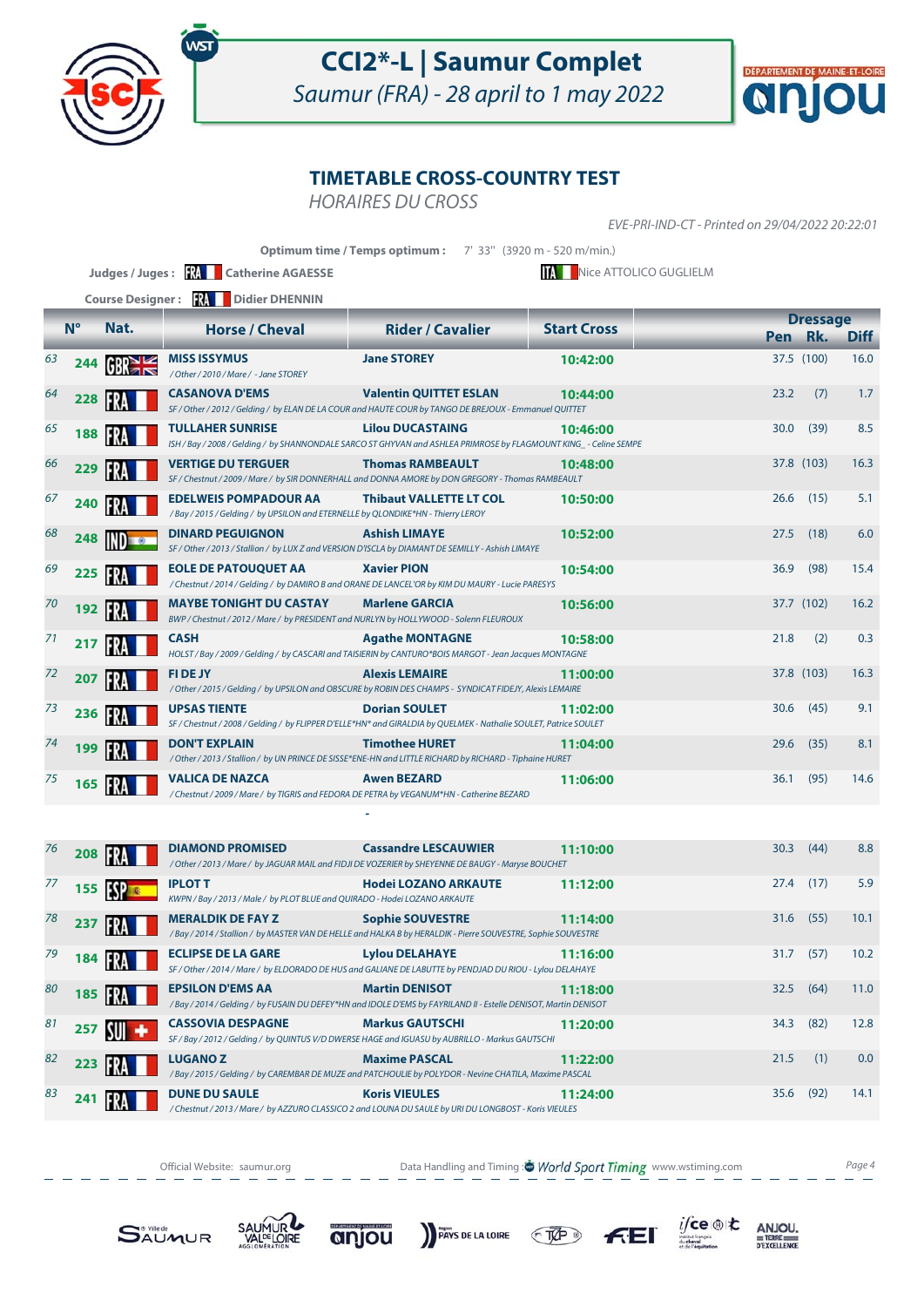

Saumur (FRA) - 28 april to 1 may 2022



#### **TIMETABLE CROSS-COUNTRY TEST**

HORAIRES DU CROSS

EVE-PRI-IND-CT - Printed on 29/04/2022 20:22:01

|     |                      | <b>Course Designer:</b> | <b>RA</b> Didier DHENNIN                                                                                                     | Optimum time / Temps optimum: 7' 33" (3920 m - 520 m/min.)                                                                                                     | Nice ATTOLICO GUGLIELM                                                                                                                                                   |      |                            |             |
|-----|----------------------|-------------------------|------------------------------------------------------------------------------------------------------------------------------|----------------------------------------------------------------------------------------------------------------------------------------------------------------|--------------------------------------------------------------------------------------------------------------------------------------------------------------------------|------|----------------------------|-------------|
|     | $N^{\circ}$          | Nat.                    | <b>Horse / Cheval</b>                                                                                                        | <b>Rider / Cavalier</b>                                                                                                                                        | <b>Start Cross</b>                                                                                                                                                       |      | <b>Dressage</b><br>Pen Rk. | <b>Diff</b> |
| 84  | 211                  | FRA                     | <b>SHE'S THE ONE</b>                                                                                                         | <b>Gaspard MAKSUD</b>                                                                                                                                          | 11:26:00                                                                                                                                                                 | 28.5 | (29)                       | 7.0         |
| 85  | 263                  |                         | /Bay / 2015 / Mare / by JAGUAR MAIL and ONE TO WATCH - Gaspard MAKSUD<br><b>USTER DE CHANAY</b>                              | <b>Korntawat SAMRAN</b><br>SF / Chestnut / 2008 / Gelding / by NEGUS DE B'NEVILLE*HN and IRONNE DE CHANAY by CLYDE DE LA COMBE - Harald LINK, Nunthinee TANNER | 11:28:00                                                                                                                                                                 | 22.0 | (3)                        | 0.5         |
| 86  | 161                  | FR.                     | <b>COUPD'COEUR D'ALBIZIA</b><br>/Bay / 2012 / Stallion / by CALIDOS and SINFONIE D'ALBIZIA by JAGUAR MAIL - Vincent DERVILLE | <b>Frederic BARBARIN</b>                                                                                                                                       | 11:30:00                                                                                                                                                                 | 36.7 | (97)                       | 15.2        |
| 87  | 230                  | IFRA                    | <b>FIREBALL</b>                                                                                                              | <b>Veronique REAL</b><br>/ Other / 2015 / Stallion / by UPSILON and KASSIA DE RANVILLE by CHRONOS DE NABOUT - E.A.R.L. VERONIQUE REAL                          | 11:32:00                                                                                                                                                                 | 26.8 | (16)                       | 5.3         |
| 88  | 219                  | IFRA                    | <b>VIKI DE DINIO</b><br>/Bay / 2009 / Mare / by NINIO DE ROX and DIXI D'EMRA by SOIR D'AVRIL V*HN - Tiffany MOULIN           | <b>Tiffany MOULIN</b>                                                                                                                                          | 11:34:00                                                                                                                                                                 |      | 41.6 (106)                 | 20.1        |
| 89  | 210                  | IFRA                    | Q-FINE ART BOIS MARGOT Z                                                                                                     | <b>Maxime LIVIO</b><br>/Bay / 2015 / Gelding / by QUANTUM and VESTALE BOIS MARGOT by L'ARC DE TRIOMPHE*BOIS MARGOT - S.C.E.A. EQUI FINE                        | 11:36:00                                                                                                                                                                 | 24.9 | (12)                       | 3.4         |
| 90  | 179                  | <b>FRA</b>              | <b>FALSTERBO D'ORMONT</b>                                                                                                    | <b>Eve Marine CHEDEVILLE</b><br>/Chestnut/2015/Gelding/ by DIAMANT DE SEMILLY and QUETTY D'ALTENBACH by CALVARO - S.C.E.A. D'ORMONT                            | 11:38:00                                                                                                                                                                 | 31.9 | (60)                       | 10.4        |
|     |                      |                         |                                                                                                                              |                                                                                                                                                                |                                                                                                                                                                          |      |                            |             |
| 91  | 224                  | $  \cdot  $             | <b>ALIZE DES FLEURIS</b>                                                                                                     | <b>Candice PEREZ</b><br>SF / Other / 2010 / Mare / by NINIO DE ROX and CHLOE DES FLEURIS by PERSAN II - Laurence MALVAUX, Candice PEREZ                        | 11:42:00                                                                                                                                                                 | 32.3 | (62)                       | 10.8        |
| 92  | 246                  |                         | TODD DE SUZAN                                                                                                                | <b>Capt Yashdeep AHLAWAT</b><br>AA / Bay / 2007 / Gelding / by ORPHEE DU FAGET and MILLIKAN DE SUZAN by RYON D'ANZEX - Catherine NAULEAU                       | 11:44:00                                                                                                                                                                 | 25.6 | (14)                       | 4.1         |
| 93  | 242                  |                         | <b>TINA DE LABLANQUERIE</b>                                                                                                  | <b>Maelys WAGNON</b><br>/ Chestnut / 2007 / Mare / by PYGARGUE DU MAURY and CHIQUITA - Alexis WAGNON, Sandrine WAGNON                                          | 11:46:00                                                                                                                                                                 | 30.2 | (42)                       | 8.7         |
| 94  | 214                  |                         | <b>FIGARO FONROY</b>                                                                                                         | <b>Benjamin MASSIE</b><br>SF / Chestnut / 2015 / Gelding / by HUPPYDAM DES HORTS and NENETTE FONROY by OBERON DU MOULIN - Aurelie LOSIN                        | 11:48:00                                                                                                                                                                 | 22.6 | (6)                        | 1.1         |
| 95  | 181                  | FR                      | ET HOP BIBOULET AA<br>/Other / 2014 / Stallion / by ORIENT DU PY and ECUADORA by QLONDIKE*HN - Laura CLOUTE                  | <b>Laura CLOUTE</b>                                                                                                                                            | 11:50:00                                                                                                                                                                 | 30.0 | (39)                       | 8.5         |
| 96  | 245                  | GR <sub>8</sub>         | <b>ESTORIL D'ECLIPSE</b>                                                                                                     | <b>Charlotte WESTON</b><br>/Chestnut/2014/Mare/ by OLD CHAP TAME and MERVEILLE DU CHATENAY by CAPRICIEUX DES SIX CENSES - Charlotte WESTON, Christina THORP    | 11:52:00                                                                                                                                                                 | 33.2 | (71)                       | 11.7        |
| 97  | 256                  | <b>SUIL</b>             | <b>DIVINE IDYLLE DUDEVIN</b><br>SF / Bay / 2013 / Mare / by TOP GUN SEMILLY and FILING DES PLAINES by SABRE - Lucas ANDERES  | <b>Jennifer EICHER</b>                                                                                                                                         | 11:54:00                                                                                                                                                                 | 34.2 | (76)                       | 12.7        |
| 98  | 194                  | IFRA                    | <b>FENDER DE HUS Z</b>                                                                                                       | <b>Alexis GOURY</b><br>ZANG / Chestnut / 2011 / Gelding / by FLORIAN DE LA VIE*BAZOOKA and SCHALLIN by PABLO - Delphine BALLOT, Laurent BALLOT                 | 11:56:00                                                                                                                                                                 | 29.7 | (36)                       | 8.2         |
| 99  |                      | 226 <b>RAI</b>          | <b>FUGO DE DENAT</b><br>/ Bay / 2015 / Gelding / by JARNAC and GERYLE by BERYL DE LA LANDE - Nelly MONTAUZER-MERDY           | <b>François PONS</b>                                                                                                                                           | 11:58:00                                                                                                                                                                 | 33.6 | (73)                       | 12.1        |
| 100 | $163$ $\frac{11}{2}$ |                         | <b>VAUBAN VILLELONGUE</b>                                                                                                    | <b>Fanny BARRIERE</b>                                                                                                                                          | 12:00:00<br>SF / Bay / 2009 / Gelding / by IDEM DE B'NEVILLE (HN) and GASCOGNE DE CERAN by QUATAR DE PLAPE - S.C.E.A. DOMAINE DE LAVORT, Eliot BARRIERE, Helene BARRIERE |      | 42.4 (108)                 | 20.9        |
| 101 | 175                  | IFRA                    | <b>FORLAP'KA</b>                                                                                                             | <b>Marine CASTAGNE</b>                                                                                                                                         | 12:02:00<br>/Bay/2015/Gelding/byL'ARCDETRIOMPHE*BOIS MARGOT and RAIA'KA by QUAPRICE BOIMARGOT QUINCY - Cyrille CASTAGNE, Marie-Caroline CASTAGNE                         | 32.5 | (64)                       | 11.0        |
| 102 | 173                  | IFRA                    | <b>FAIR LADY DES BROUCKS</b>                                                                                                 | <b>Thomas CARLILE</b><br>SF / Bay / 2015 / Mare / by UPSILON and DOUBLE MAGIC WONDERLAND by CHIN CHIN - SCEA GRADILIS ELEVAGE                                  | 12:04:00                                                                                                                                                                 | 22.4 | (5)                        | 0.9         |
| 103 | 203                  |                         | VIALA DU PALAIS<br>/ Chestnut / 2009 / Mare / by LANDO and FRIVOLE RANVILLE by PRINCE IG'OR - Lionel MOSNIER                 | <b>Valentin LANG</b>                                                                                                                                           | 12:06:00                                                                                                                                                                 | 34.4 | (84)                       | 12.9        |
| 104 | 250                  |                         | UN VENDEEN DES ISLES                                                                                                         | <b>Jitender SINGH</b><br>SF / Chestnut / 2008 / Gelding / by IDEAL DE LA LOGE and NYMPHEA DES ISLES by ELAN DE LA COUR - SARL THIBAUT FOURNIER EVENTING        | 12:08:00                                                                                                                                                                 | 24.7 | (11)                       | 3.2         |

Official Website: saumur.org **Data Handling and Timing : World Sport Timing** www.wstiming.com Page 5

 $f<sub>TE</sub>$ 

 $i$ /ce  $\circledast$  to

 $\begin{array}{r}\nANJOU, \\
# \text{TERE} \\
 \hline\n\n \text{PEXCELLENCE}\n\end{array}$